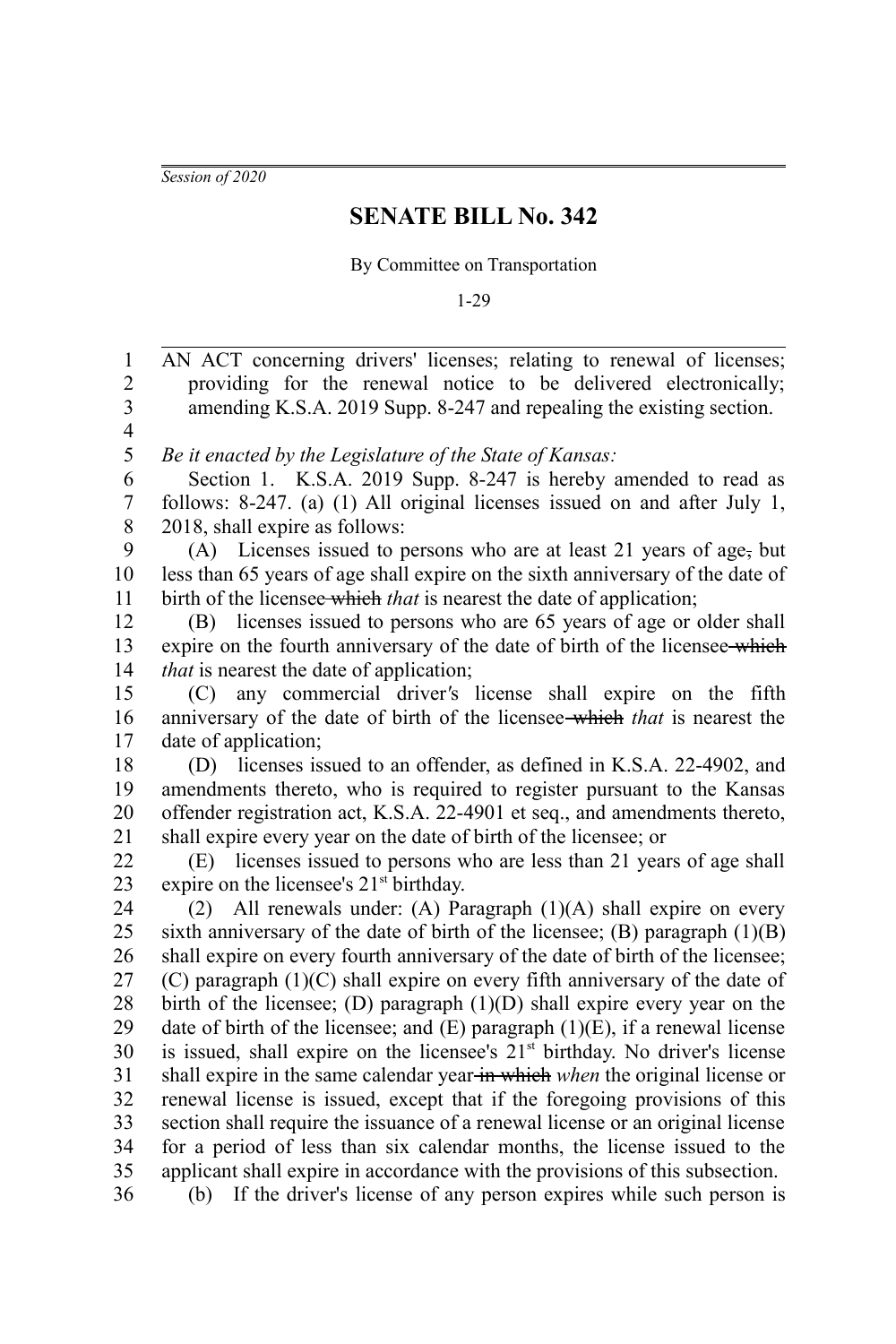outside of the state of Kansas and such person is on active duty in the armed forces of the United States, or is the spouse or a person who is residing with and is a dependent of such person on active duty, the license of such person shall be renewable, without examination, at any time prior to the end of the sixth month following the discharge of such person from the armed forces, or within 90 days after residence within the state is reestablished, whichever time is sooner. If the driver's license of any person under this subsection expires while such person is outside the United States, the division shall provide for renewal by mail, as long as the division has a photograph or digital image of such person maintained in the division's records. A driver's license renewed under the provisions of this subsection shall be renewed by mail only once. 1 2 3 4 5 6 7 8 9 10 11 12

(c) At least 30 days prior to the expiration of a person's license*,* the division shall mail*, or send electronically if authorized by the person,* a notice of expiration or renewal application to such person at the address shown on the license *or the electronic mail address provided to the division*. The division shall include with such notice a written explanation of substantial changes to traffic regulations enacted by the legislature. 13 14 15 16 17 18

(d) (1) Except as provided in paragraph (2), every driver's license shall be renewable on or before its expiration upon application and payment of the required fee and successful completion of the examinations required by subsection (e). Application for renewal of a valid driver's license shall be made to the division in accordance with rules and regulations adopted by the secretary of revenue. Such application shall contain all the requirements of K.S.A. 8-240(b), and amendments thereto. Such notice shall also include a question asking if the applicant is willing to give such applicant's authorization to be listed as an organ, eye and tissue donor in the Kansas donor registry in accordance with the revised uniform anatomical gift act, K.S.A. 65-3220 through 65-3244, and amendments thereto. Upon satisfying the foregoing requirements of this subsection, and if the division makes the findings required by K.S.A. 8- 235b, and amendments thereto, for the issuance of an original license, the license shall be renewed without examination of the applicant's driving ability. If the division finds that any of the statements relating to revocation, suspension or refusal of licenses required under K.S.A. 8- 240(b), and amendments thereto, are in the affirmative, or if it finds that the license held by the applicant is not a valid one, or if the applicant has failed to make application for renewal of such person's license on or before the expiration date thereof, the division may require the applicant to take an examination of ability to exercise ordinary and reasonable control in the operation of a motor vehicle as provided in K.S.A. 8-235d, and amendments thereto. 19 20 21 22 23 24 25 26 27 28 29 30 31 32 33 34 35 36 37 38 39 40 41 42

43

(2) Any licensee, whose driver's license expires on the licensee's  $21<sup>st</sup>$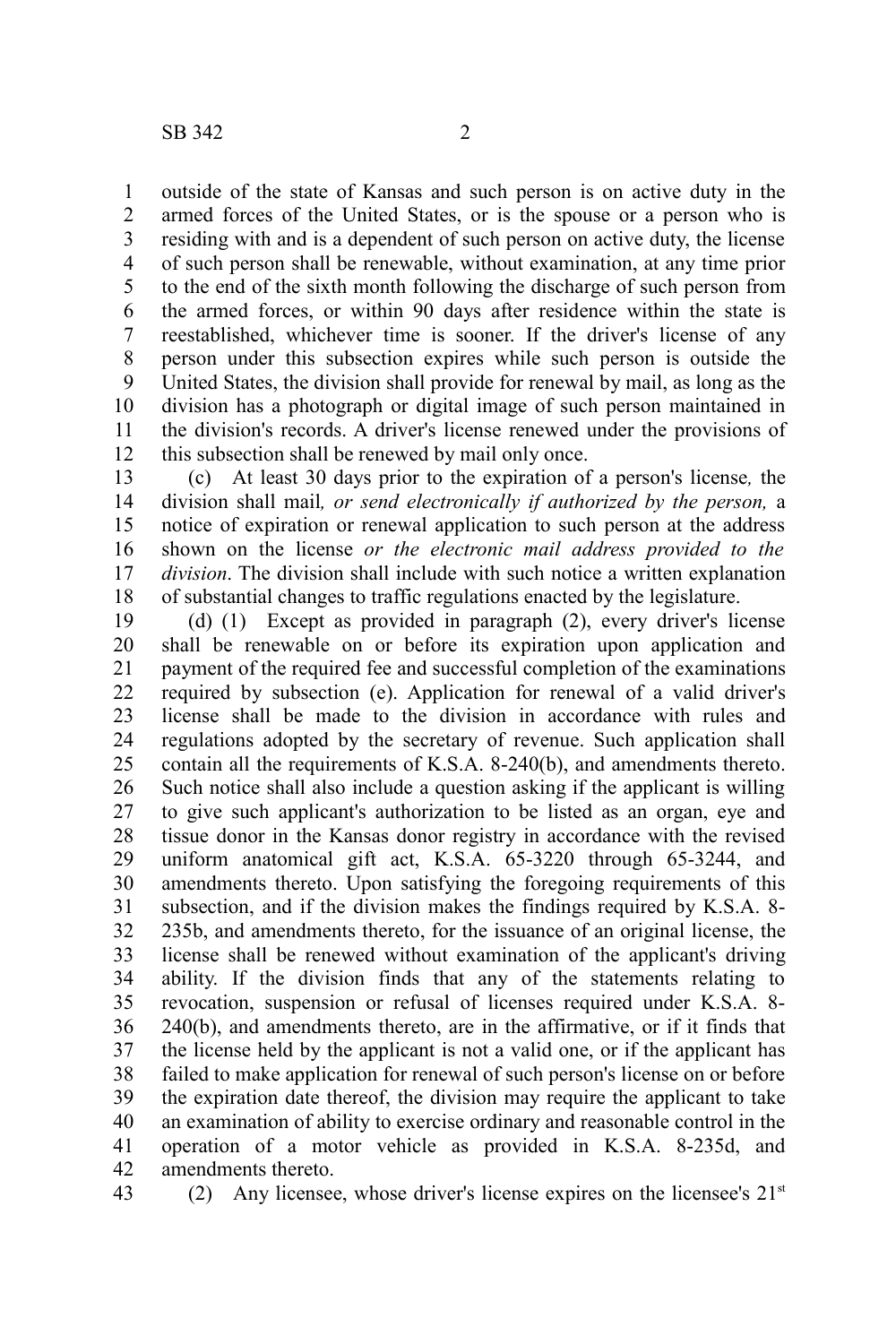birthday, shall have 45 days from the date of expiration of such license to make application to renew such licensee's license. Such license shall continue to be valid for such 45 days or until such license is renewed, whichever occurs sooner. A licensee who renews under the provisions of this paragraph shall not be required by the division to take an examination of ability to exercise ordinary and reasonable control in the operation of a motor vehicle as provided in K.S.A. 8-235d, and amendments thereto. 1 2 3 4 5 6 7

(e) (1) Prior to renewal of a driver's license, the applicant shall pass an examination of eyesight. Such examination shall be equivalent to the test required for an original driver's license under K.S.A. 8-235d, and amendments thereto. A driver's license examiner shall administer the examination without charge and shall report the results of the examination on a form provided by the division. 8 9 10 11 12 13

(2) In lieu of the examination of the applicant's eyesight by the examiner, the applicant may submit a report on the examination of eyesight by a physician licensed to practice medicine and surgery or by a licensed optometrist. The report shall be based on an examination of the applicant's eyesight not more than three months prior to the date the report is submitted, and it shall be made on a form furnished by the division to the applicant. 14 15 16 17 18 19 20

(3) The division shall determine whether the results of the eyesight examination or report is sufficient for renewal of the license and, if the results of the eyesight examination or report is insufficient, the division shall notify the applicant of such fact and return the license fee. In determining the sufficiency of an applicant's eyesight, the division may request an advisory opinion of the medical advisory board, which *and the board* is hereby authorized to render such opinions. 21 22 23 24 25 26 27

(4) An applicant who is denied a license under this subsection  $\left\{ \right.$   $\left\{ \right\}$ may reapply for renewal of such person's driver's license, except that if such application is not made within 90 days of the date the division sent notice to the applicant that the license would not be renewed, the applicant shall proceed as if applying for an original driver's license. 28 29 30 31 32

(5) When the division has good cause to believe that an applicant for renewal of a driver's license is incompetent or otherwise not qualified to operate a motor vehicle in accord with the public safety and welfare, the division may require such applicant to submit to such additional examinations as are necessary to determine that the applicant is qualified to receive the license applied for. Subject to paragraph (6), in so evaluating such qualifications, the division may request an advisory opinion of the medical advisory board which*, and the board* is hereby authorized to render such opinions in addition to its duties prescribed by K.S.A. 8- 255b(b), and amendments thereto. Any such applicant who is denied the renewal of such a driver's license because of a mental or physical disability 33 34 35 36 37 38 39 40 41 42 43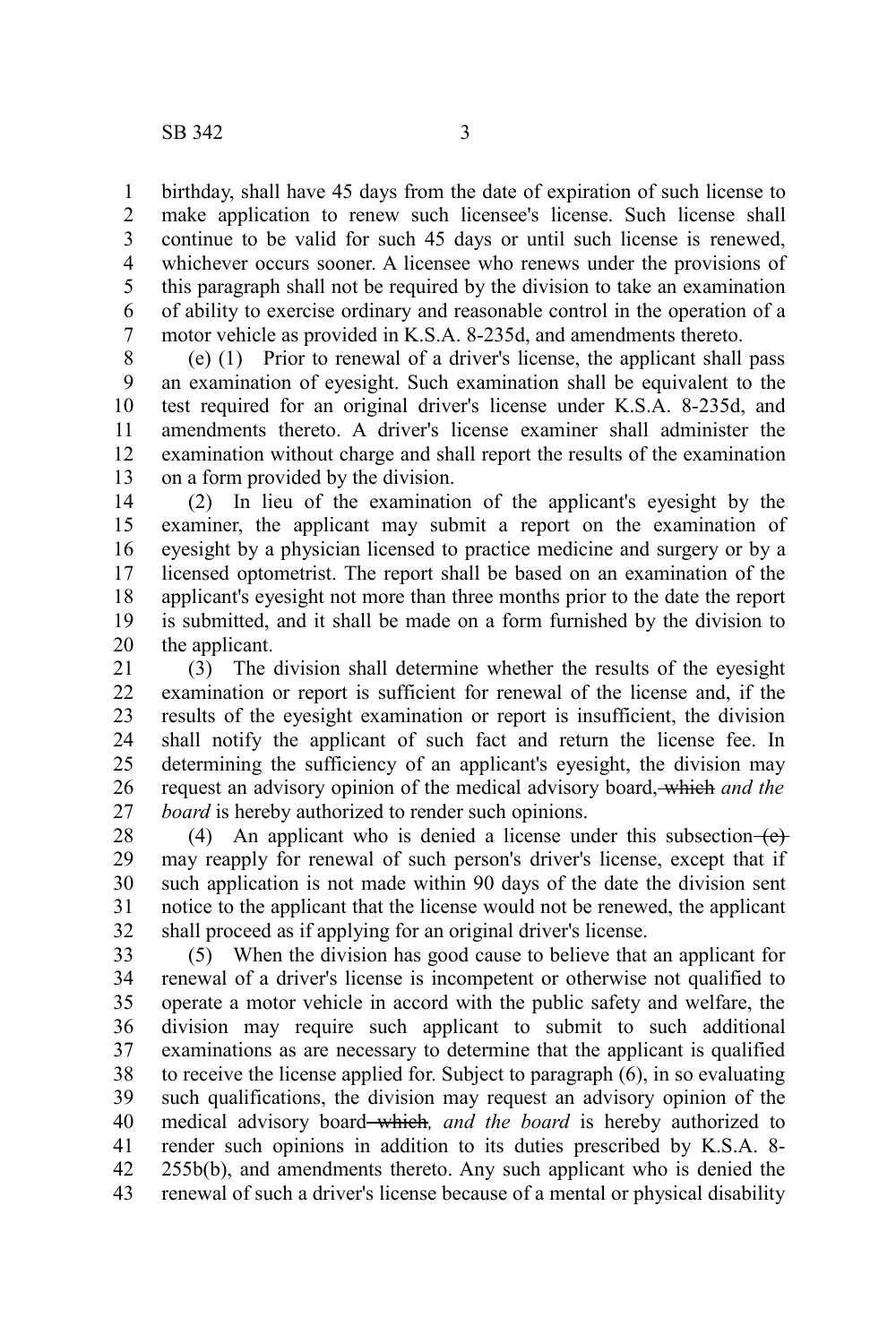shall be afforded a hearing in the manner prescribed by K.S.A. 8-255(c), and amendments thereto. 1 2

(6) Seizure disorders which *that* are controlled shall not be considered a disability. In cases where such seizure disorders are not controlled, the director or the medical advisory board may recommend that such person be issued a driver's license to drive class C or M vehicles and restricted to operating such vehicles as the division determines to be appropriate to assure the safe operation of a motor vehicle by the licensee. Restricted licenses issued pursuant to this paragraph shall be subject to suspension or revocation. For the purpose of this paragraph, seizure disorders<del> which</del> that are controlled means that the licensee has not sustained a seizure involving a loss of consciousness in the waking state within six months preceding the application or renewal of a driver's license and whenever a person licensed to practice medicine and surgery makes a written report to the division stating that the licensee's seizures are controlled. The report shall be based on an examination of the applicant's medical condition not more than three months prior to the date the report is submitted. Such report shall be made on a form furnished to the applicant by the division. Any physician who makes such report shall not be liable for any damages which *that* may be attributable to the issuance or renewal of a driver's license and subsequent operation of a motor vehicle by the licensee. 3 4 5 6 7 8 9 10 11 12 13 14 15 16 17 18 19 20 21  $22$ 

(f) If the driver's license of any person expires while such person is outside the state of Kansas, the license of such person shall be extended for a period not to exceed six months and shall be renewable, without a driving examination, at any time prior to the end of the sixth month following the original expiration date of such license or within 10 days after such person returns to the state, whichever time is sooner. This subsection shall not apply to temporary drivers' licenses issued pursuant to K.S.A. 8-240(b)(3), and amendments thereto. 23 24 25 26 27 28 29 30

(g) *(1)* The division shall reference the website of the agency in a person's notice of expiration or renewal under subsection (c). The division shall provide the following information on the website of the agency: 31 32 33

 $(1)$ <sup>(A)</sup> Information explaining the person's right to make an anatomical gift in accordance with K.S.A. 8-243, and amendments thereto, and the revised uniform anatomical gift act, K.S.A. 65-3220 through 65- 3244, and amendments thereto; 34 35 36 37

(2)*(B)* information describing the organ donation registry program maintained by the Kansas federally designated organ procurement organization. The information required under this paragraph shall include, in a type, size and format that is conspicuous in relation to the surrounding material, the address and telephone number of Kansas' federally designated organ procurement organization, along with an advisory to call 38 39 40 41 42 43